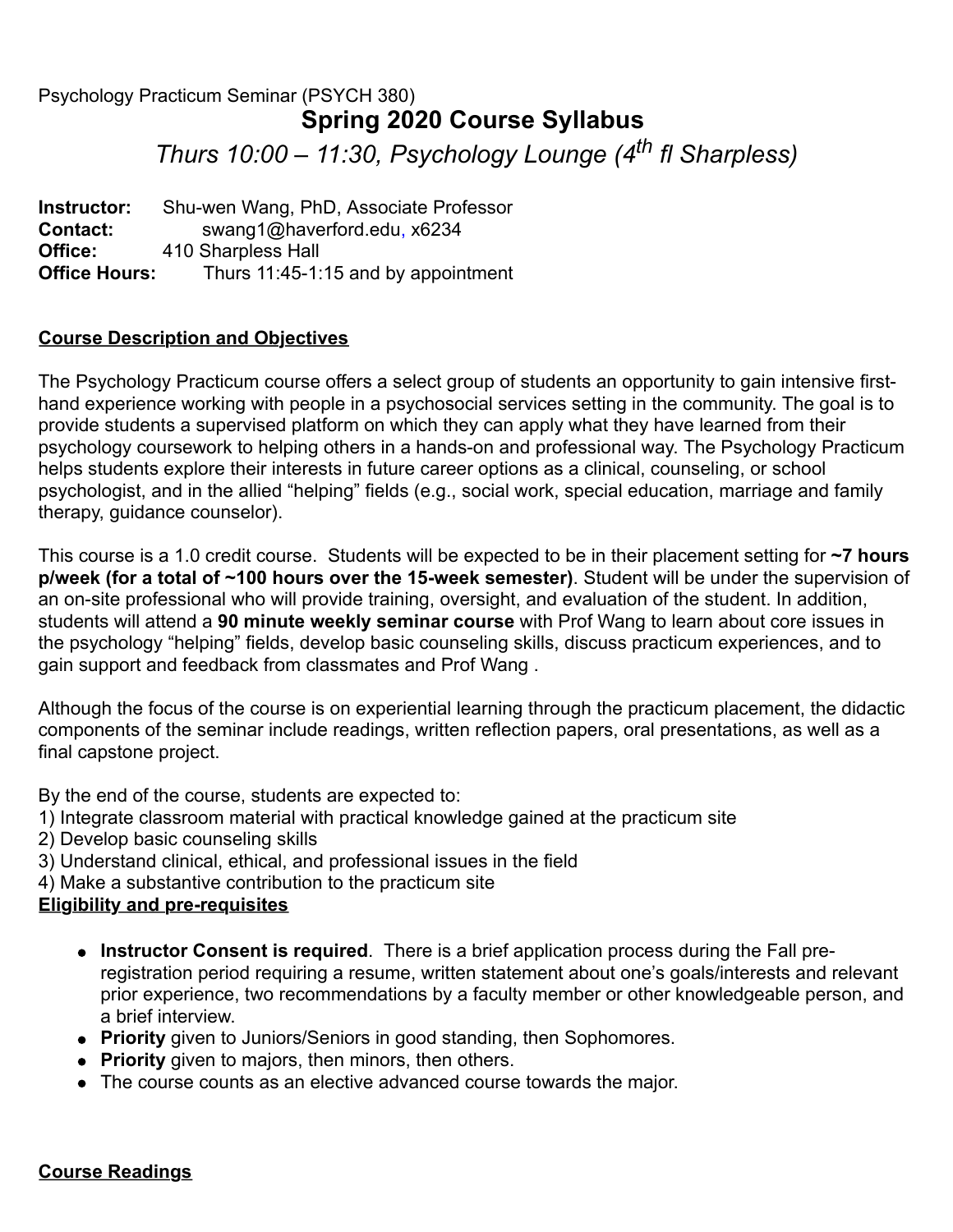- All required readings are available via the course website (Moodle).
- *Really* helpful website document regarding applying for graduate school: **http://mitch.web.unc.edu/files/2017/02/MitchGradSchoolAdvice.pdf**
- Below are two books you may find useful for additional out-of-class reading. They are on reserve in the Science Library.

Sternberg, R. J. (2008). Career Paths in Psychology: Where your degree can take you (2<sup>nd</sup> Ed.). Washington, D.C.: American Psychological Association.

Hodges, S. (2012). 101 Careers in Counseling. New York, NY: Springer Publishing.

**Slides** -- Slides will be posted on Moodle for your reference after class.

#### **Course Requirements**

Grades are determined based on the following course requirements:

- 1. Brief Reflection papers (4 papers; 5% ea.) 20%
- 2. Preliminary presentation 10%
- 3. Topic Leader assignment 25%
- 4. Final Capstone project 25%
- 5. Final presentation 10%
	- 5. Attendance and Participation 10%

 $\mathcal{L}=\frac{1}{2}$ Total =  $100\%$ 

\*\*\*Note: The primary requirement of this course is for you to successfully complete your practicum hours. This means that you have completed the weekly amount of time you contracted with your fieldwork supervisor (~7 hr p/week, ~100 hrs over the semester), and that your work has been deemed acceptable by your supervisor. Although there is no formal percentage of your grade that is allotted for this foundational requirement, please know that failure to successfully complete the practicum will profoundly impact your seminar grade.

- **Reflection Papers (4 papers; 5% each; 20% total)** Every 2-3 weeks, you will be given a prompt for a reflection paper that will ask you to draw upon the course readings and your practicum experiences. Reflection papers are brief (2 pages; double-spaced, Times New Roman, 12 font, 1 inch margins) but should be thoughtful and well-written. Please bring in a hard copy (double-sided is fine) at the start of class.
- **Preliminary Presentation (10%)** You will prepare a ~10 minute oral presentation with slides about your practicum site; its mission, populations served, activities; and what you will be doing there as part of your practicum experience. If another student(s) is also placed at your site, you may collaborate and deliver a joint ~15-20 minute oral presentation. Specifically address your goals and objectives with a clear plan for how you will accomplish them (this should be separate in joint presentations). Please send your slides to me and/or bring them on a pen drive.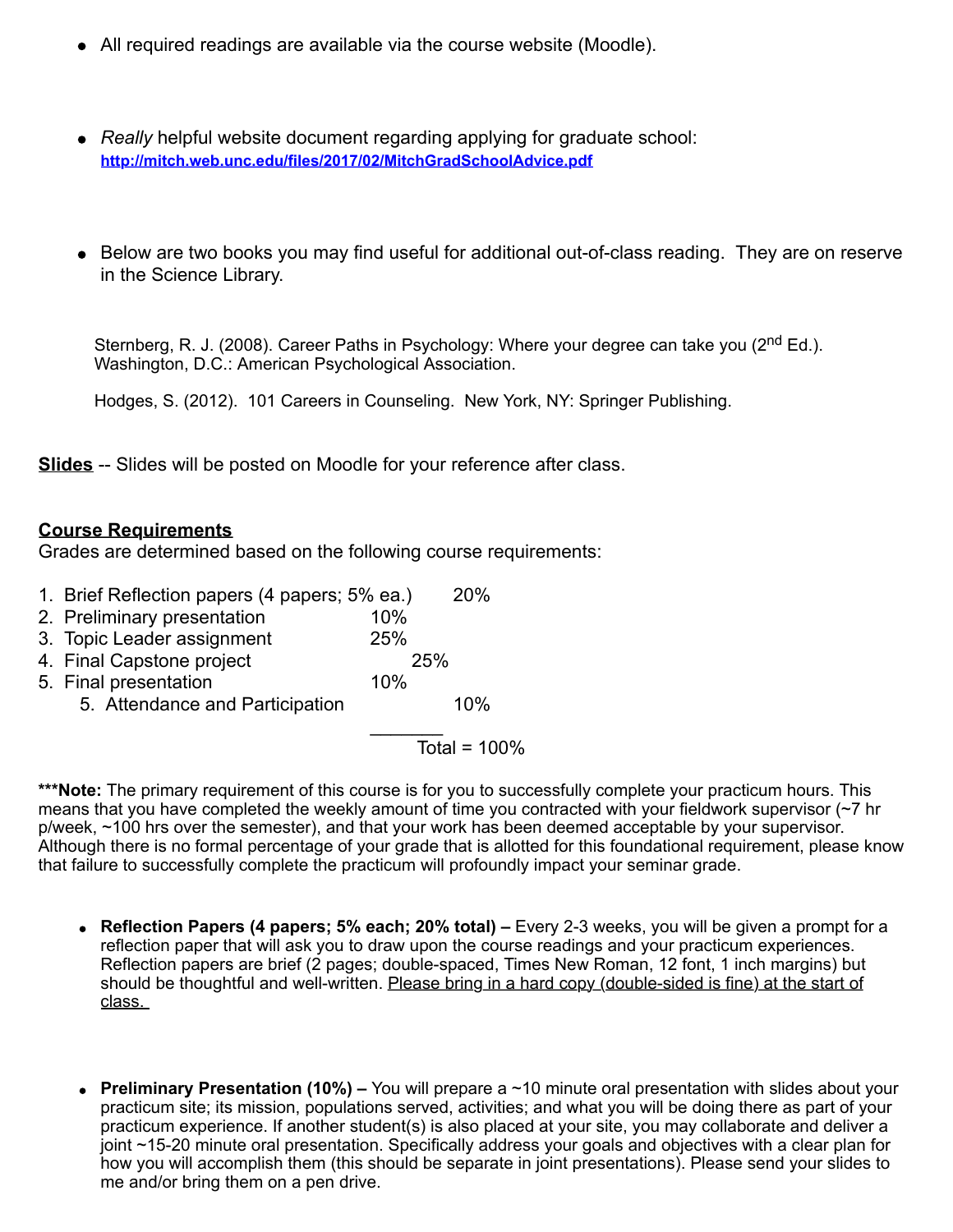- **Topic Leader Assignment (25%)** You will be in charge of leading a 30-min class period focusing on material relevant to your practicum work. This includes selecting a key reading to assign to the class, preparing a 15-min mini-lecture using slides, and generating discussion questions and/or activities to lead class engagement. Please see assignment instructions.
- **Final Capstone Project (25%)** You will complete a final capstone project that will make a meaningful practical contribution to your practicum site. There are many ways in which this project can take shape, and you are welcome to get creative on this. You will, of course, collaborate with your site supervisor in developing your project. An initial proposal for the project and a written final report documenting what you completed are required. Please see assignment instructions.
- **Final Presentation (10%)** You will prepare an ~10 minute oral presentation with slides about your experiences on practicum (including your final capstone project), what you've learned and accomplished, and how this has affected your thinking about your future career goals and the psychology-related "helping" fields in general. Please send your slides to me and/or bring them on a pen drive.
- **Attendance and Presentation (10%)** This course is designed as a seminar and is largely based on discussion and group learning from one another's experiences. Your attendance is expected at every class meeting, and your contribution and energy is critical to the success of the class.

| Grade   | <b>Points</b>                    | Grade      | <b>Points</b>   |  |  |
|---------|----------------------------------|------------|-----------------|--|--|
|         | A / 4.0   94-100                 | $C+ / 2.3$ | 77-79.99        |  |  |
|         | A- $/3.7$   90-93.99   C $/2.0$  |            | 73-76.99        |  |  |
|         | $B+$ / 3.3   87-89.99   C- / 1.7 |            | $ 70-72.99$     |  |  |
| B / 3.0 | $83 - 86.99$ D+ / 1.3            |            | 67-69.99        |  |  |
|         | B- $/2.7$   80-82.99   D $/1.0$  |            | 60-66.99        |  |  |
|         |                                  | F / 00     | 59.99 and below |  |  |

# **Grading Scale**

#### **Course Schedule**

| <b>Week</b><br>(Dates) | <b>Topic</b>                     | <b>Due/Assignment</b><br>(on this date)             | <b>Reading</b><br>(on Moodle)                            |
|------------------------|----------------------------------|-----------------------------------------------------|----------------------------------------------------------|
| Wk $1 -$<br>1/23       | Course Introduction              | Complete all onboarding tasks for your<br>placement | Syllabus                                                 |
| Wk $2-$<br>1/30        | <b>Preliminary Presentations</b> | Return signed practicum contracts                   |                                                          |
| Wk $3 - 2/6$           | What is therapy?                 | <b>Reflection Paper#1</b>                           | Levenson Ch <sub>3</sub><br>Beck Ch1                     |
| Wk $4-$<br>2/13        | <b>Ethics</b>                    | <b>Topic Leader 1</b>                               | <b>APA Ethics Code</b><br><b>Topic Leader</b><br>reading |
| Wk $5-$                |                                  |                                                     | $M = 1$                                                  |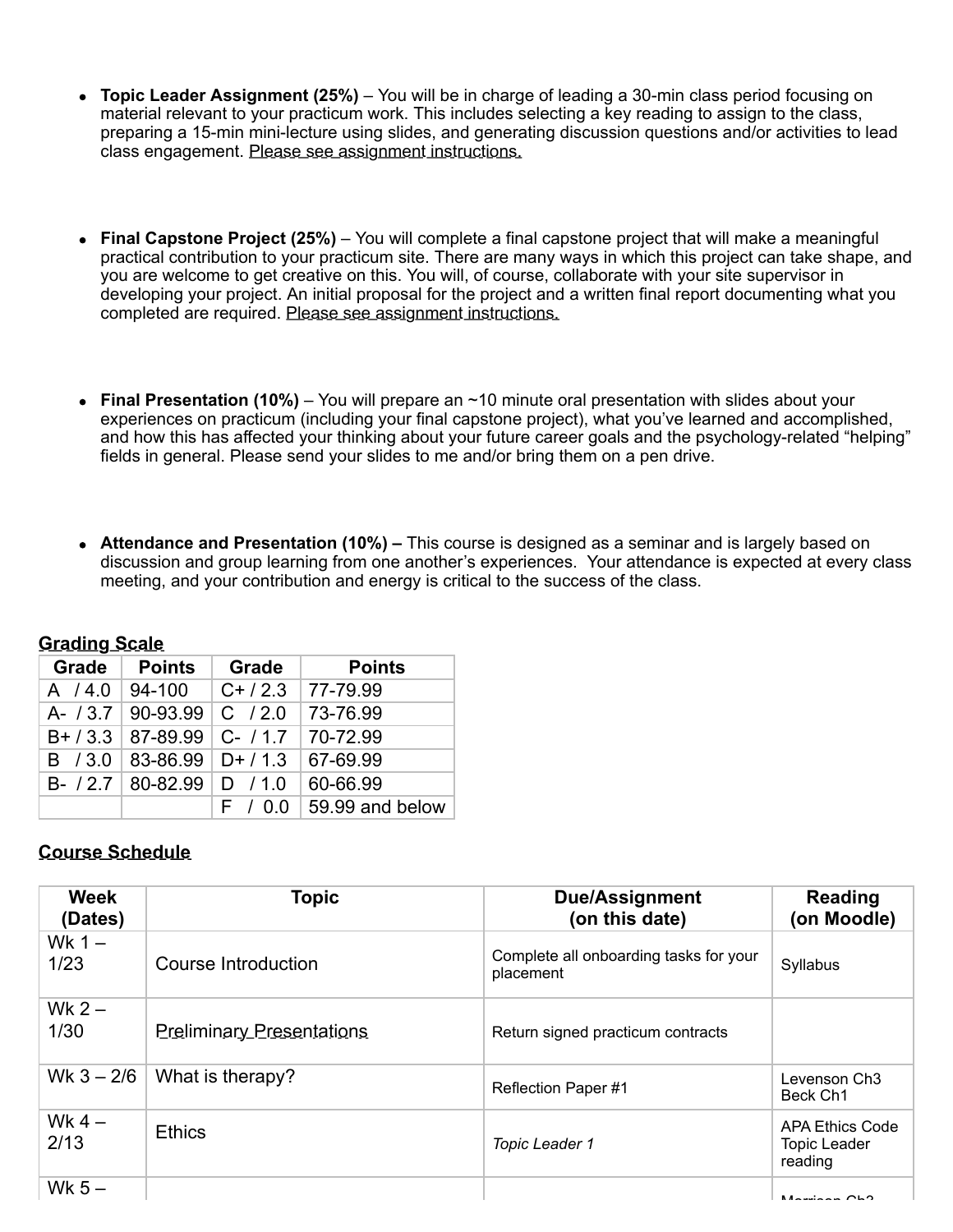| 2/20              | <b>Collaborative Relationships</b>                          | Reflection Paper #2                     | <b>IVIOITISON UN3</b><br>Teyber Ch <sub>2</sub> |
|-------------------|-------------------------------------------------------------|-----------------------------------------|-------------------------------------------------|
| Wk $6-$<br>2/27   | <b>Discuss Capstone</b>                                     | <b>Topic Leader 2</b><br>Topic Leader 3 | <b>Topic Leader</b><br>readings                 |
| Wk $7 - 3/5$      | <b>Handling Emotions</b>                                    | Topic Leader 4                          | Teyber Ch5<br><b>Topic Leader</b><br>reading    |
| Wk8               | <b>SPRING BREAK</b>                                         |                                         |                                                 |
| Wk $9-$<br>3/19   | <b>Speaker</b><br>Jan Linowitz, EdD                         | <b>Capstone Proposals</b>               |                                                 |
| Wk $10 -$<br>3/26 | <b>Capstone Feedback</b>                                    | Topic Leader 5<br>Topic Leader 6        | <b>Topic Leader</b><br>readings                 |
| Wk 11 -<br>4/2    | Speaker:<br>Johanna Kulp, LCSW                              |                                         |                                                 |
| Wk $12 -$<br>4/9  | <b>Diversity</b>                                            | Reflection Paper #3                     | APA Guidelines                                  |
| Wk 13-<br>4/16    | Speaker:<br>Joe Kelly, MA, LPC                              |                                         |                                                 |
| Wk 14 -<br>4/23   | <b>Preparing for Termination</b>                            | Reflection Paper #4                     | Teyber Ch10<br>p296-303                         |
| Wk $15-$<br>4/30  | <b>Final Presentations</b>                                  |                                         |                                                 |
|                   | <b>Capstone Project Report and</b><br><b>Hourly Log Due</b> |                                         |                                                 |
|                   | Saturday May 9 <sup>th</sup> by 5pm (Seniors)               |                                         |                                                 |
|                   | Friday May 15 <sup>th</sup> by 12 noon (non-<br>Seniors)    |                                         |                                                 |

# **Support, Access, and Disability**

Haverford College is committed to providing equal access to students with a disability. If you have (or think you have) a learning difference or disability – including mental health, medical, or physical impairment, please contact the Office of Access and Disability Services (ADS) at hc-ads@haverford.edu. The Coordinator will confidentially discuss the process to establish reasonable accommodations.

Students who have already been approved to receive academic accommodations and want to use their accommodations in this course should share their verification letter with me and also make arrangements to meet with me as soon as possible to discuss their specific accommodations. Please note that accommodations are **not retroactive** and require advance notice to implement.

It is a state law in Pennsylvania that individuals must be given advance notice if they are to be recorded. Therefore, any student who has a disability-related need to audio record this class must first be approved for this accommodation from the Coordinator of Access and Disability Services and then must speak with me. Other class members will need to be aware that this class may be recorded.